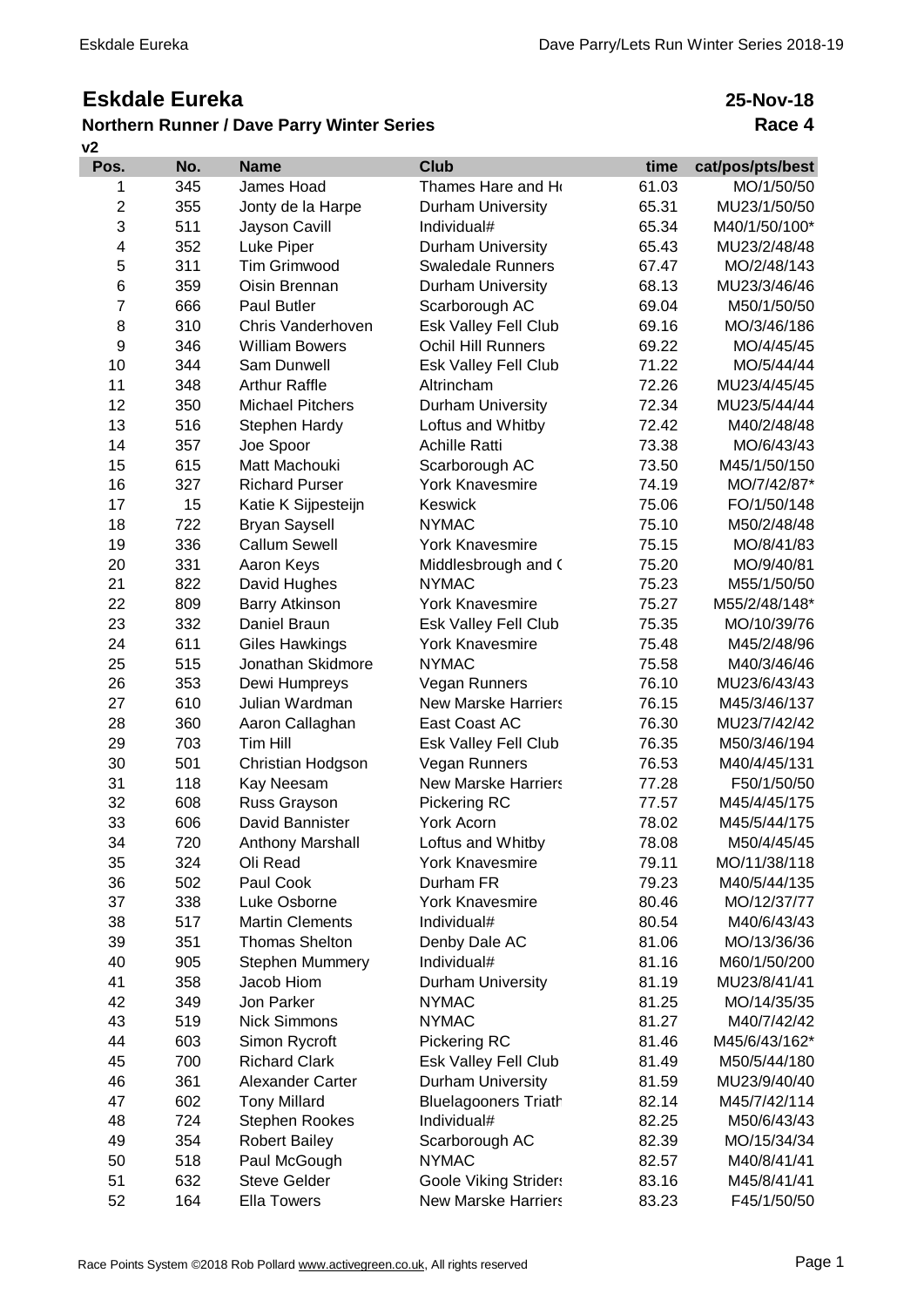| 53  | 640  | David McKenna                 | <b>Darlington Harriers</b>   | 83.54  | M45/9/40/40   |
|-----|------|-------------------------------|------------------------------|--------|---------------|
| 54  | 337  | <b>Anthony Taylor</b>         | <b>Swaledale Runners</b>     | 84.35  | MO/16/33/71   |
| 55  | 638  | Jeff Belt                     | <b>NYMAC</b>                 | 84.59  | M45/10/39/39  |
| 56  | 999  | <b>Neil Scruton</b>           | Scarborough AC               | 85.07  | M70/1/50/150  |
| 57  | 601  | Dean Stockwell                | Esk Valley Fell Club         | 85.49  | M45/11/38/114 |
| 58  | 514  | <b>Matthew Dunn</b>           | Individual#                  | 85.52  | M40/9/40/83   |
| 59  | 633  | Dale Foster                   | Individual#                  | 86.30  | M45/12/37/37  |
| 60  | 622  | Rich Johnson                  | Pickering RC                 | 86.57  | M45/13/36/113 |
| 61  | 340  | <b>Christopher Gregory</b>    | <b>York Knavesmire</b>       | 87.00  | MO/17/32/69   |
| 62  | 22   | Cassie Read                   | <b>York Knavesmire</b>       | 87.04  | FO/2/48/94    |
| 63  | 705  | Graeme Addison                | <b>Sedgefield Harriers</b>   | 87.27  | M50/7/42/170  |
| 64  | 704  | Michael Keavney               | <b>Swaledale Runners</b>     | 87.29  | M50/8/41/168  |
| 65  | 821  | Nigel Briggs                  | <b>NYMAC</b>                 | 87.35  | M55/3/46/46*  |
| 66  | 165  | Katy Rawnsley                 | Scarborough AC               | 87.57  | F45/2/48/48   |
| 67  | 717  | James Lee                     | <b>NYPT</b>                  | 88.52  | M50/9/40/40   |
| 68  | 634  | Ian James Puckerin            | <b>York Triathlon Club</b>   | 90.23  | M45/14/35/35  |
| 69  | 20   | Angharad Owen                 | Loftus and Whitby            | 90.40  | FO/3/46/91    |
| 70  | 723  | Andy Harvey                   | Pickering RC                 | 90.58  | M50/10/39/39  |
| 71  | 333  | <b>Graham Gill</b>            | <b>York Knavesmire</b>       | 91.03  | MO/18/31/64   |
| 72  | 504  | Dale Hepples                  | Scarborough AC               | 91.03  | M40/10/39/81  |
| 73  | 803  | <b>Nicholas Cousins</b>       | Pickering RC                 | 91.36  | M55/4/45/133  |
| 74  | 205  | Kath Aspin                    | <b>New Marske Harriers</b>   | 91.41  | F50/2/48/148  |
| 75  | 721  | <b>Russell Charlton</b>       | Pickering RC                 | 92.04  | M50/11/38/38  |
| 76  | 166  | Diane Jobson                  | <b>NYMAC</b>                 | 92.07  | F45/3/46/46   |
| 77  | 625  | <b>Steven Mark Littlewood</b> | Individual#                  | 93.00  | M45/15/34/67  |
| 78  | 620  | Marc Reoquille                | Individual#                  | 93.22  | M45/16/33/71  |
| 79  | 276  | Jane Hamp                     | Scarborough AC               | 93.27  | F60/1/50/98   |
| 80  | 618  | <b>Chris Bourne</b>           | Scarborough AC               | 93.29  | M45/17/32/103 |
| 81  | 952  | <b>Jeff Winder</b>            | Scarborough AC               | 94.54  | M65/1/50/98   |
| 82  | 706  | Andrew Peter Johnson          | <b>Beverley AC</b>           | 97.08  | M50/12/37/124 |
| 83  | 716  | <b>Andrew Bell</b>            | <b>Goole Viking Striders</b> | 97.18  | M50/13/36/36  |
| 84  | 955  | <b>Mick Garratt</b>           | Esk Valley Fell Club         | 97.55  | M65/2/48/48   |
| 85  | 203  | <b>Denise Tunstall</b>        | <b>DFR</b>                   | 98.36  | F50/3/46/188  |
| 86  | 815  | David Robinson                | <b>NYMAC</b>                 | 98.38  | M55/5/44/85   |
| 87  | 28   | Nuala Robinson                | Ware Joggers                 | 98.39  | FO/4/45/45    |
| 88  | 913  | Paul Robinson                 | <b>Pickering RC</b>          | 102.18 | M60/2/48/94   |
| 89  | 719  | Neil Enskat                   | <b>NYMAC</b>                 | 105.06 | M50/14/35/35  |
| 90  | 718  | <b>Richard Degg</b>           | <b>Redcar RC</b>             | 105.20 | M50/15/34/34  |
| 91  | 712  | Mike Ullathorne               | Individual#                  | 105.23 | M50/16/33/112 |
| 92  | 636  | Alan Simpson                  | <b>Thirsk and Sowerby</b>    | 106.00 | M45/18/31/31  |
| 93  | 100  | <b>Hiede Coates</b>           | Scarborough AC               | 107.42 | F40/1/50/148  |
| 94  | 813  | <b>Nick Coombes</b>           | Scarborough AC               | 107.50 | M55/6/43/82   |
| 95  | 258  | Sue Slack                     | Pickering RC                 | 108.00 | F55/1/50/98   |
| 96  | 160  | Julie Towse                   | Individual#                  | 108.02 | F45/4/45/91   |
| 97  | 977  | Michael Hetherton             | Pickering RC                 | 108.04 | M70/2/48/192  |
| 98  | 635  | lan Higgins                   | <b>NYMAC</b>                 | 108.12 | M45/19/30/30  |
| 99  | 804  | David Stephenson              | Pickering RC                 | 108.16 | M55/7/42/164  |
| 100 | 900  | Malcolm Peggs                 | Loftus and Whitby            | 109.05 | M60/3/46/133  |
| 101 | 259  | Mel Padgham                   | Scarborough AC               | 109.57 | F55/2/48/48   |
| 102 | 204  | Barbara Beveridge             | Esk Valley Fell Club         | 109.59 | F50/4/45/133  |
| 103 | 915  | Graham Wilkinson              | <b>East Hull Harriers</b>    | 109.59 | M60/4/45/45   |
| 104 | 309  | <b>Paul Matthew Smith</b>     | Pickering RC                 | 112.04 | MO/19/30/99   |
| 105 | 30   | Sarah Guy                     | <b>Darlington Harriers</b>   | 112.16 | FO/5/44/44    |
| 106 | 27   | Kate Osborn                   | <b>York Knavesmire</b>       | 112.20 | FO/6/43/43    |
| 107 | 1000 | Ronnie Sherwood               | <b>New Marske Harriers</b>   | 112.23 | M75/1/50/50   |
| 108 | 256  | Sharon Gaytor                 | <b>NYMAC</b>                 | 112.27 | F55/3/46/92   |
| 109 | 916  | Martin White                  | <b>New Marske Harriers</b>   | 113.33 | M60/5/44/44   |